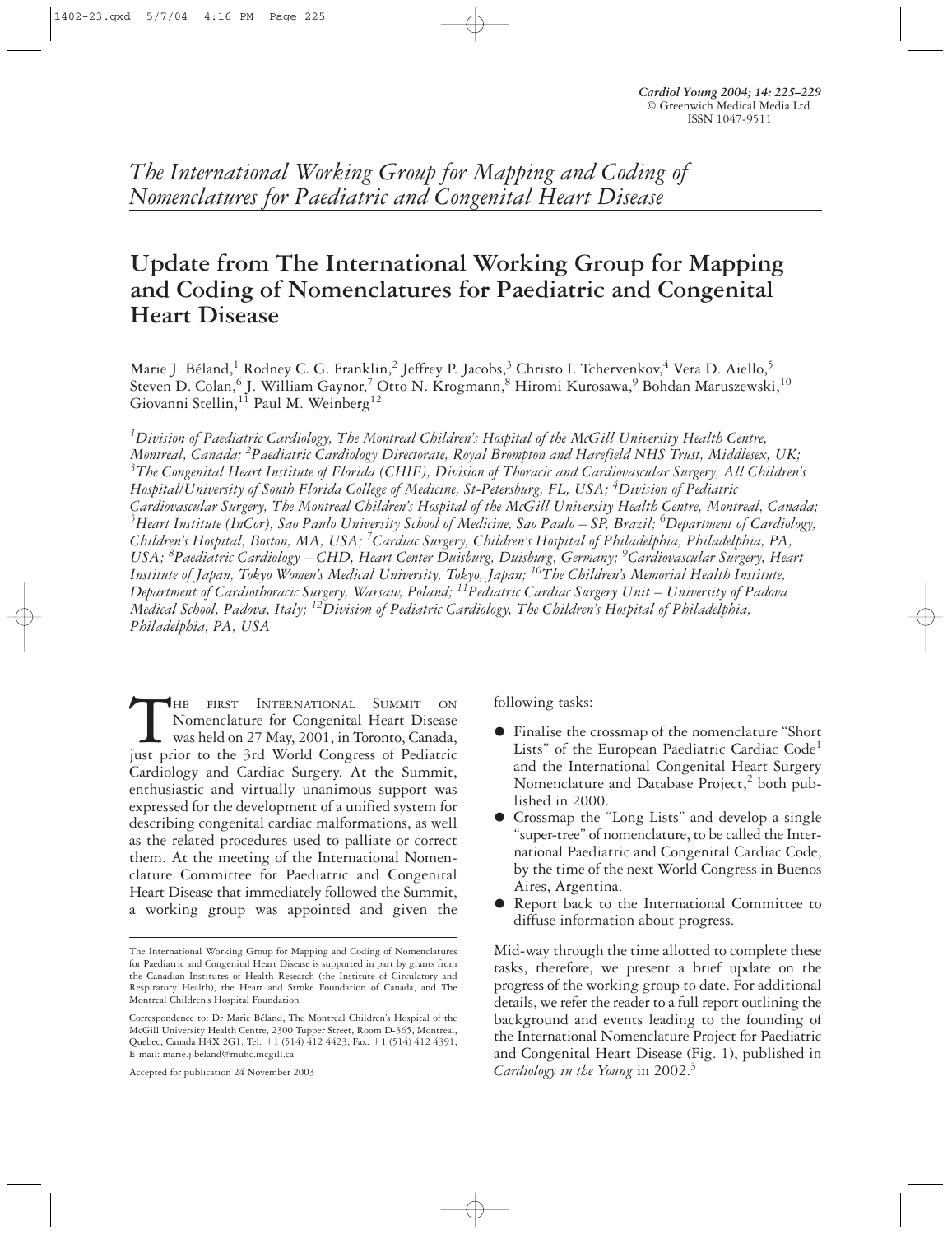

**Figure 1.**

*Logo for the International Nomenclature Project for Paediatric and Congenital Heart Disease, presented at the First International Summit on Nomenclature for Congenital Heart Disease, May 27, 2001.*

## **The Nomenclature Working Group**

Six members were originally appointed to become the International Working Group for Mapping and Coding of Nomenclatures for Paediatric and Congenital Heart Disease. They were Vera D. Aiello, from Sao Paulo, Brazil; Marie J. Béland, from Montreal, Canada; Steven D. Colan, from Boston, USA; Rodney C. G. Franklin, from London, UK; Jeffrey P. Jacobs, from St. Petersburg, USA; and Christo I. Tchervenkov, from Montreal, Canada. To enhance international representation, and balance the number of surgical versus non-surgical members, an additional six individuals were added to the group. They were: J. William Gaynor, from Philadelphia, USA; Otto N. Krogmann, from Duisburg, Germany; Hiromi Kurosawa, from Tokyo, Japan; Bohdan Maruszewski, from Warsaw, Poland; Giovanni Stellin, from Padova, Italy; and Paul M. Weinberg, from Philadelphia, USA.

Since its inception, the Working Group has met four times, with each meeting lasting from three to five days. The first three meetings were held in Canada, while the fourth was held in Brazil. We have planned three more meetings to be held prior to the 4th World Congress of Pediatric Cardiology and Cardiac Surgery in Argentina, which itself will be held in September, 2005 (Table 1).

## **Crossmapping the Nomenclature Lists and building the International Paediatric and Congenital Cardiac Code**

#### *Crossmapping the "Short Lists"*

The "Short Lists" of the European Paediatric Cardiac Code<sup>1</sup> and the International Congenital Heart Surgery

Table 1. Meetings of the Nomenclature Working Group.

| Location                | Date                       |
|-------------------------|----------------------------|
| Montreal, Canada        | May 9-13, 2002             |
| Montreal, Canada        | January 17-19, 2003        |
| Lake Louise, Canada     | April 2-6, 2003            |
| Recife, Brazil          | December 10-14, 2003       |
| Warsaw, Poland          | Planned for July 2004      |
| Montreal, Canada        | Planned for December 2004  |
| Saint Petersburg, USA   | Planned for May 2005       |
| Buenos Aires, Argentina | Planned for September 2005 |

Nomenclature and Database Project<sup>2</sup> were bidirectionally crossmapped by the Executive of the Nomenclature Working Group, made up of Marie J. Béland, Rodney C. G. Franklin, Jeffrey P. Jacobs, and Christo I. Tchervenkov. This work resulted in the publication of the two-way crossmap in  $2002<sup>4,5</sup>$ 

The United Kingdom Central Cardiac Audit Database collects congenital heart surgery outcome data using the Short List established by the Association of European Paediatric Cardiology, also known as the European Paediatric Cardiac Code. The European Association for Cardio-thoracic Surgery Database collects data relating to the outcomes of surgery for congenital cardiac malformations using the Short List established by the International Congenital Heart Surgery Nomenclature and Database Project. The bidirectional crossmap between these two short lists will permit centres or surgeons coding in either system to submit data to both registries with one institutional database. Efforts are currently underway by the United Kingdom Central Cardiac Audit Database to facilitate this process, which would represent the first multi-institutional clinical application of the crossmaps.

#### *Crossmapping the "Long Lists"*

The crossmapping of the "Long Lists" is currently being carried out by the Nomenclature Working Group at semi-annual meetings. Prior to each meeting, the executive members of the group prepare an agenda listing the lesions to be reviewed. The lesions are selected from the table of contents of the International Congenital Heart Surgery Nomenclature and Database Project.<sup>2</sup> A member of the Working Group is assigned a lesion to review, and is expected to present the pertinent related nomenclatures, highlighting synonymous terms, and/or any controversies that may exist among the schemes for classification already extant. After each presentation to the group, the entries from the long list of the International Congenital Heart Surgery Nomenclature and Database Project are crossmapped one by one to equivalent terms from the European Paediatric Cardiac Code.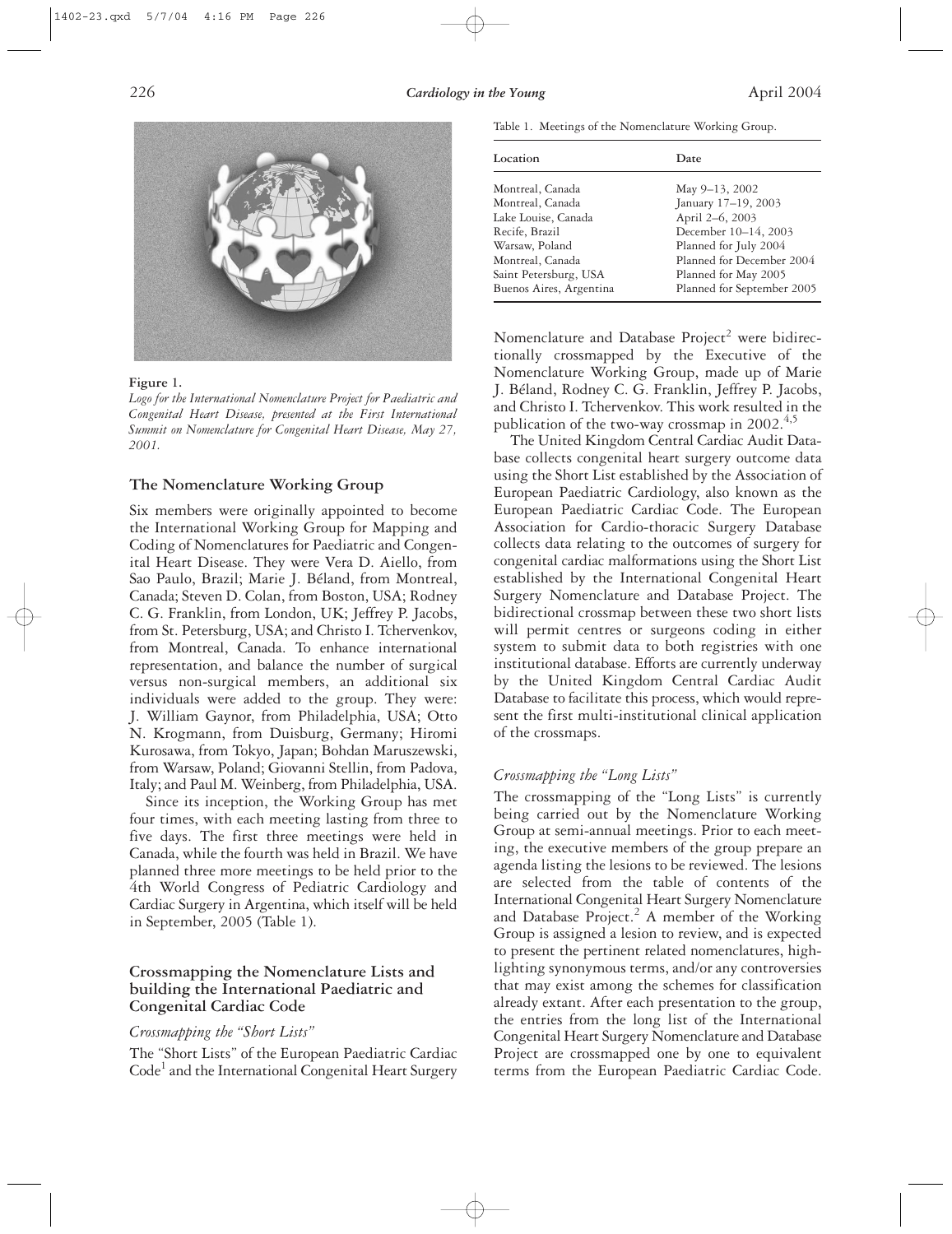## Vol. 14, No. 2 *Béland et al:* Update from The International Working Group for Mapping and Coding 227

If there is no equivalent term, one is added, along with a numeric code conforming to the method of numerical codification of the European Paediatric Cardiac Code. The process of crossmapping is then carried out in the reverse direction, such that each entry from the long list of the European Paediatric Cardiac Code is reviewed, and its equivalency is sought on the list of the International Congenital Heart Surgery Nomenclature and Database Project. Omissions to the latter list are then added.

During the process of bidirectional crossmapping between the "Long Lists", additional entries may be suggested from the collective expertise of the members of the Nomenclature Working Group, including terms that appear in the Nomenclature Tree of the Canadian Pediatric Cardiology Association, as yet unpublished, and the Fyler codes from Boston, also unpublished.

Each meeting of the Working Group begins with a session for the detailed review of lesions discussed at previous meetings. This half-day session is entitled "Omissions and Errors". Its purpose is to have a second look at lesions already crossmapped, so as to ensure the completeness and accuracy of the process. Lesions and related procedures discussed during the first four meetings of the group are shown in Table 2. Through this elaborate and collaborative effort, we are meticulously constructing the International Paediatric and Congenital Cardiac Code.

## **The International Classification of Diseases of the World Health Organization**

Paediatric cardiologists and cardiac surgeons have long considered that the nomenclature and codes of the *International Statistical Classification of Diseases and Related Health Problems, Ninth and Tenth Revisions,* known as "ICD-9" and "ICD-10", provide insufficient detail for reporting lesions pertinent to their practice. In addition, cardiac procedures are not covered in the official versions provided by the World Health Organization. Notwithstanding these limitations, hospital administrators in many countries continue to require that these International Classifications be used. To reconcile the needs of paediatric cardiologists and cardiac surgeons with those of administrators, the International Paediatric and Congenital Cardiac Code will be crossmapped to both the Ninth and Tenth Revisions.

The World Health Organization has been apprised of the work of our Group. The Update Reference Committee of the World Health Organization recently consulted the group to clarify the classification of Eisenmenger syndrome and Eisenmenger defect for their deliberations in October, 2003. We anticipate still further collaboration with the World Health

#### **First Four Meetings**

to be reviewed.

- 1. Interatrial Communications
- 2. Ventricular Septal Defects
- 3. Atrioventricular Septal Defects
- 4. Aortopulmonary Windows
- 5. Common Arterial Trunk (Truncus Arteriosus)
- 6. Pulmonary Venous Anomalies
- 7. Systemic Venous Anomalies
- 8. Tetralogy of Fallot
- 9. Pulmonary Atresia with Ventricular Septal Defect
- 10. Ebstein's Malformation and Other Tricuspid Valvar Anomalies
- 11. Aortic Valvar Disease
- 12. Mitral Valvar Anomalies
- 13. Aortic Aneurysm and Dissection
- 14. Hypoplastic Left Heart Syndrome
- 15. Patency of the Arterial Duct

## **Next Three Meetings**

- 1. Right Ventricular Outflow Tract Obstruction with an Intact Ventricular Septum
- Functionally Univentricular Heart
- 3. Concordant Atrioventricular Connections with Discordant Ventriculo-arterial Connections (Transposition of the Great Arteries)
- 4. Congenitally Corrected Transposition
- 5. Double Outlet Right Ventricle
- 6. Double Outlet Left Ventricle
- 7. Aorto-ventricular Tunnel
- 8. Coarctation of the Aorta, Interrupted Aortic Arch
- 9. Vascular Rings
- 10. Cardiac Malpositions

**Future Meetings After Fourth World Congress**

- 1. Cardiomyopathies and End-stage Congenital Heart Disease
- 2. Diseases of the Pericardium
- 3. Coronary Arterial Abnormalities
- 4. Arrhythmias
- 5. Interventional Procedures
- 6. End-stage Lung Disease
- 7. Cardiac Tumours
- 8. Fetal Cardiology
- 9. Adults with Congenital Heart Disease
- 10. Paediatric Critical Cardiac Care

Organization, and hope that this will result in the dissemination by the World Health Organization of lists of names that are more practical for the fields of paediatric and congenital cardiology and cardiac surgery.

## **Goals of the Working Group for 2004 and 2005**

## *Completion of the crossmap of congenital heart disease and related procedures*

We expect to have crossmapped, in bidirectional fashion, the remaining major cardiac lesions by September, 2005. Several challenging lesions have yet to be discussed, including "functionally single ventricle" and "double outlet right ventricle" (Table 2).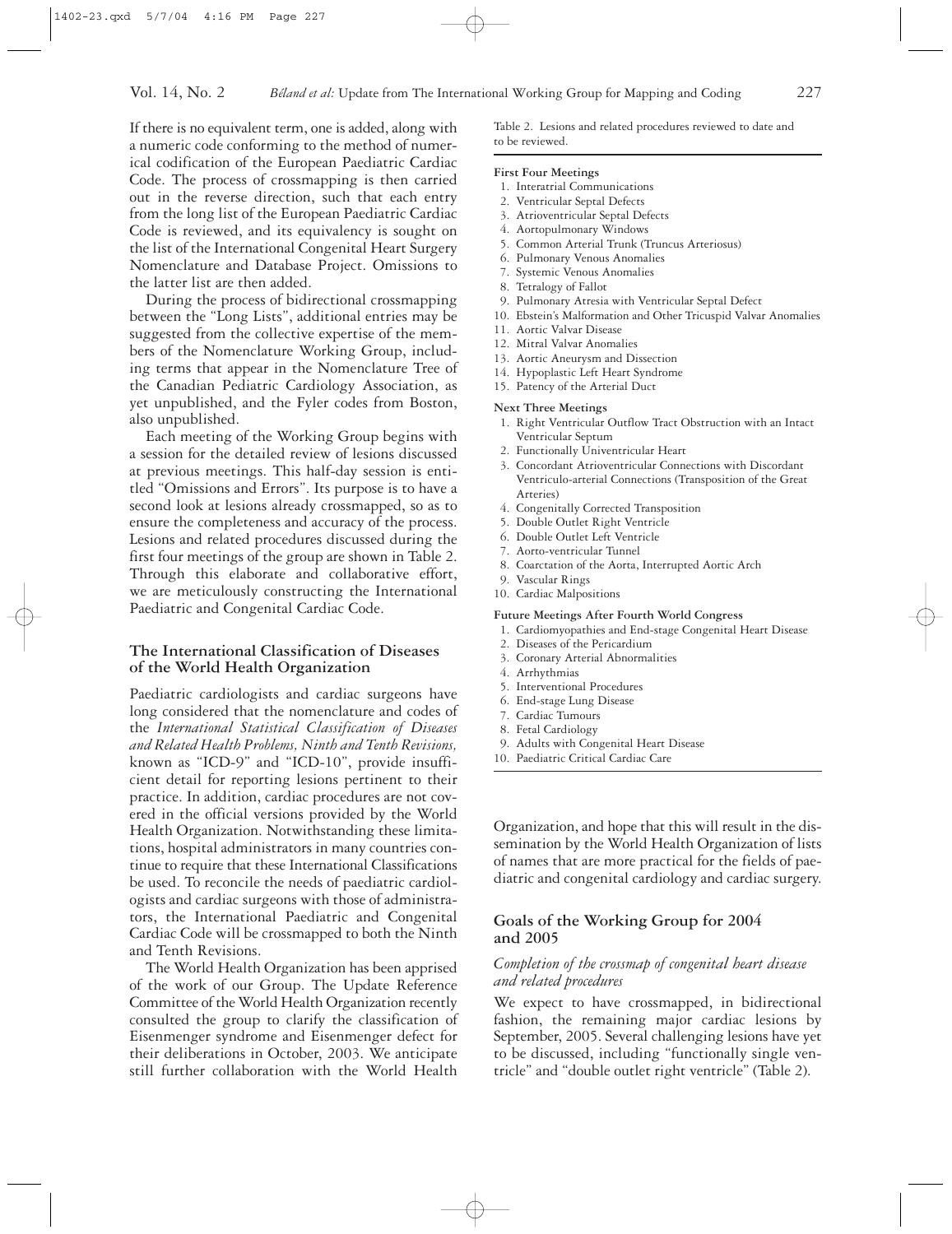# 228 **Cardiology in the Young** April 2004

## *Ensuring global understanding of, and support for, The International Nomenclature Project*

It is planned that, during 2004, all of the main national and continental organizations with responsibilities for children and adults with congenital heart disease will be contacted by the International Nomenclature Committee, informing them formally of our ongoing project. It is hoped that the aims of the International Nomenclature Committee, with its Working Group, will be both endorsed and supported, and that this endorsement will then be cascaded down to the individual members of these various bodies.

#### *Obtaining further funding*

Funding for the first four meetings of the Nomenclature Working Group was generously provided, in part, by the Canadian Institutes of Health Research, the Heart and Stroke Foundation of Canada, and the Montreal Children's Hospital Foundation. Additional funding will be sought for the support of future meetings.

## *Cooperation and integration with other international projects relating to nomenclature*

Our group is aware that the *Systematized Nomenclature of Medicine Clinical Terms*, also known as the SNOMED CT project, which details terms with a numerical coding system from across all medical specialties, has major sections on paediatric cardiology and cardiac surgery. This system was originally developed by the College of American Pathologists,<sup>6</sup> and has more recently amalgamated with the Clinical Terms Version 3 developed in the United Kingdom, and formally known as the Read coding system, with an aim to become an integral part of the electronic patient record on both sides of the Atlantic.<sup>7</sup> The Working Group plans to link with the further development of this important system so as to have the final International Paediatric and Congenital Cardiac Code integrated into the Systematized Nomenclature of Medicine Clinical Terms.

#### *Organization of the Second Summit*

The Second International Summit on Nomenclature for Paediatric and Congenital Heart Disease will be organized by the Working Group, and will be held during the 4th World Congress of Pediatric Cardiology and Cardiac Surgery in Buenos Aires, Argentina. This will take place from September 18–22, 2005. It is anticipated that this will be the launch of the International Paediatric and Congenital Cardiac Code, a global venture to harmonize the various disparate systems for coding and nomenclature that exist throughout the world. We expect that this will enable transcontinental cooperative studies further to advance the fields of paediatric cardiology and cardiac surgery.

## **The Future After the 4th World Congress**

The Working Group will be planning the next phase of its work after the next meeting of the International Committee, which will take place during the Second International Summit, planned for the World Congress in September, 2005. Interventional procedures, arrhythmias, cardiac tumours, cardiomyopathies, fetal congenital cardiac disease, and adults with congenital heart disease, are but some of the topics remaining to be reviewed after the World Congress.

Provision must be made for the renewal of the membership of the Nomenclature Working Group, and for the upkeep and revision of the International Paediatric and Congenital Cardiac Code. The "supertree" of nomenclature for paediatric and congenital cardiac disease not only needs to be completed, but also a solid foundation needs to be established for continued revitalization and growth of the tree as new concepts, discoveries, and developments evolve. Much work remains to be done, and continued support of the project by the paediatric cardiologic and cardiovascular communities is much appreciated. Further concerted efforts will continue to ensure the successful completion and adoption of the International Paediatric and Congenital Cardiac Code across the world.

## **Acknowledgments**

The Nomenclature Working Group gratefully acknowledges the support of the Canadian Institutes of Health Research (the Institute of Circulatory and Respiratory Health), the Heart and Stroke Foundation of Canada, and The Montreal Children's Hospital Foundation.

#### **References**

- 1. Association for European Paediatric Cardiology. The European Paediatric Cardiac Code. Cardiol Young 2000; 10 (Suppl 1): 1–146.
- 2. Mavroudis C, Jacobs JP (eds.). The International Congenital Heart Surgery Nomenclature and Database Project. Ann Thorac Surg 2000; 69 (S1): 1–372.
- Béland MJ, Jacobs JP, Tchervenkov CI, Franklin RCG. The International Nomenclature Project for Paediatric and Congenital Heart Disease: Report from the Executive of The International Working Group for Mapping and Coding of Nomenclatures for Paediatric and Congenital Heart Disease. Cardiol Young 2002; 12: 425–430.